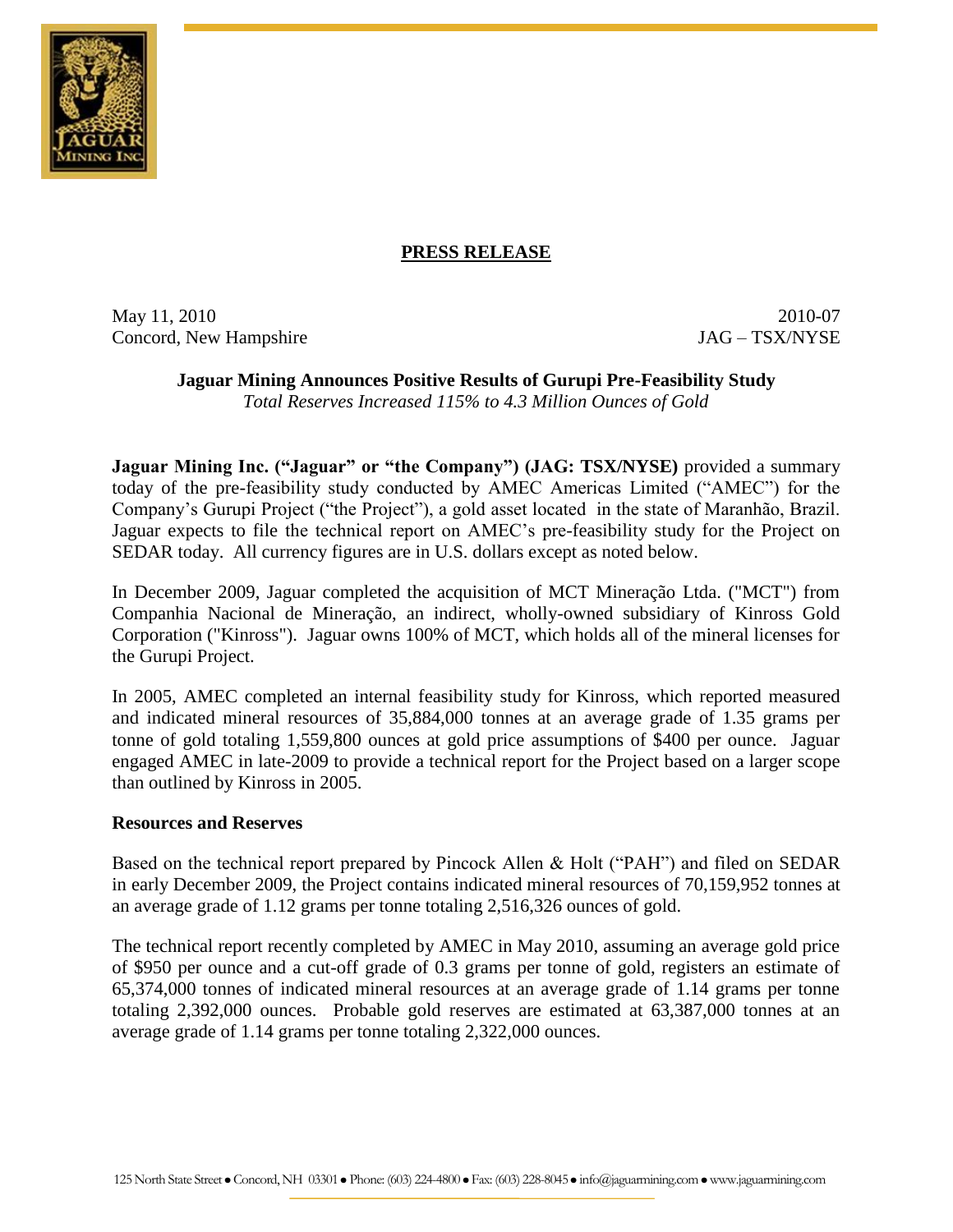| <b>Project Summary*:</b>          |                                                  |
|-----------------------------------|--------------------------------------------------|
| Mill Feed Grade:                  | $1.10$ g/t Au                                    |
| Mining Rate:                      | 5.0 million tonnes per year average life-of-mine |
| Process Recovery:                 | 89.7%                                            |
| <b>Annual Average Production:</b> | 154,000 ounces of gold per year                  |
| Mine Life:                        | 13 years                                         |
| <b>Start Production:</b>          | 2013                                             |
| Capital Cost:                     | Pre-operational: \$224.6 million                 |
|                                   | Life-of-mine: \$289.4 million                    |
| <b>Average Cash Cost:</b>         | \$519 per ounce of gold                          |
| <b>Assumed Exchange Rate:</b>     | R\$1.85 equals \$1.00                            |
| Pre-tax IRR Gold at US\$950/oz:   | 25.0%                                            |
| <b>Cumulative Cash Flow:</b>      | \$497.4 million after tax                        |
| Payback:                          | 3.7 years                                        |

*\*AMEC's pre-feasibility study "Base Case" assumes \$885 per ounce. See the technical report as filed on SEDAR for complete details including financial sensitivities, which includes the information presented above.* 

## **Development Plan**

The Company is proceeding with the permitting and licensing of the Project based on the technical report as prepared by AMEC.

Jaguar's team has developed a preliminary internal study, which has been reviewed by Ivan C. Machado, M.Sc., P.E., P.Eng., Principal of Salt Lake City based TechnoMine Services, LLC ("TechnoMine"). The study is a continuation of AMEC's pre-feasibility study, i.e., the foundation of the feasibility study that will be carried out during 2010.

The study is underway and addresses the following:

- a. The possible inclusion of High Pressure Grinding Rolls ("HPGR") replacing SAG milling and Intensive Gravity technology into the overall process design, which the Company continues to evaluate and;
- b. Developing the Project in two phases: initially producing 3.6 million tonnes per year of ROM in Phase 1 for 3.5 years and increasing the mine output to the average 5.0 million tonnes per year. Phase 2, which is the life-of-mine average assumed in the pre- feasibility study.

The two-phase approach in the development of the Project addressed in the internal study is estimated to reduce the initial pre-operational capital for the Project to \$156.3 million; lower annual gold production to 118,000 ounces per year; increase cash operating costs to \$555 per ounce, and generate a project with a 28% after tax internal rate of return and a net present value of \$409 million. The payback period would be 2.4 years under this approach, that would allow the Company to generate the cash it believes would be necessary for the Phase 2 expansion to the 5.0 million tonne per year rate assumed in the pre-feasibility study.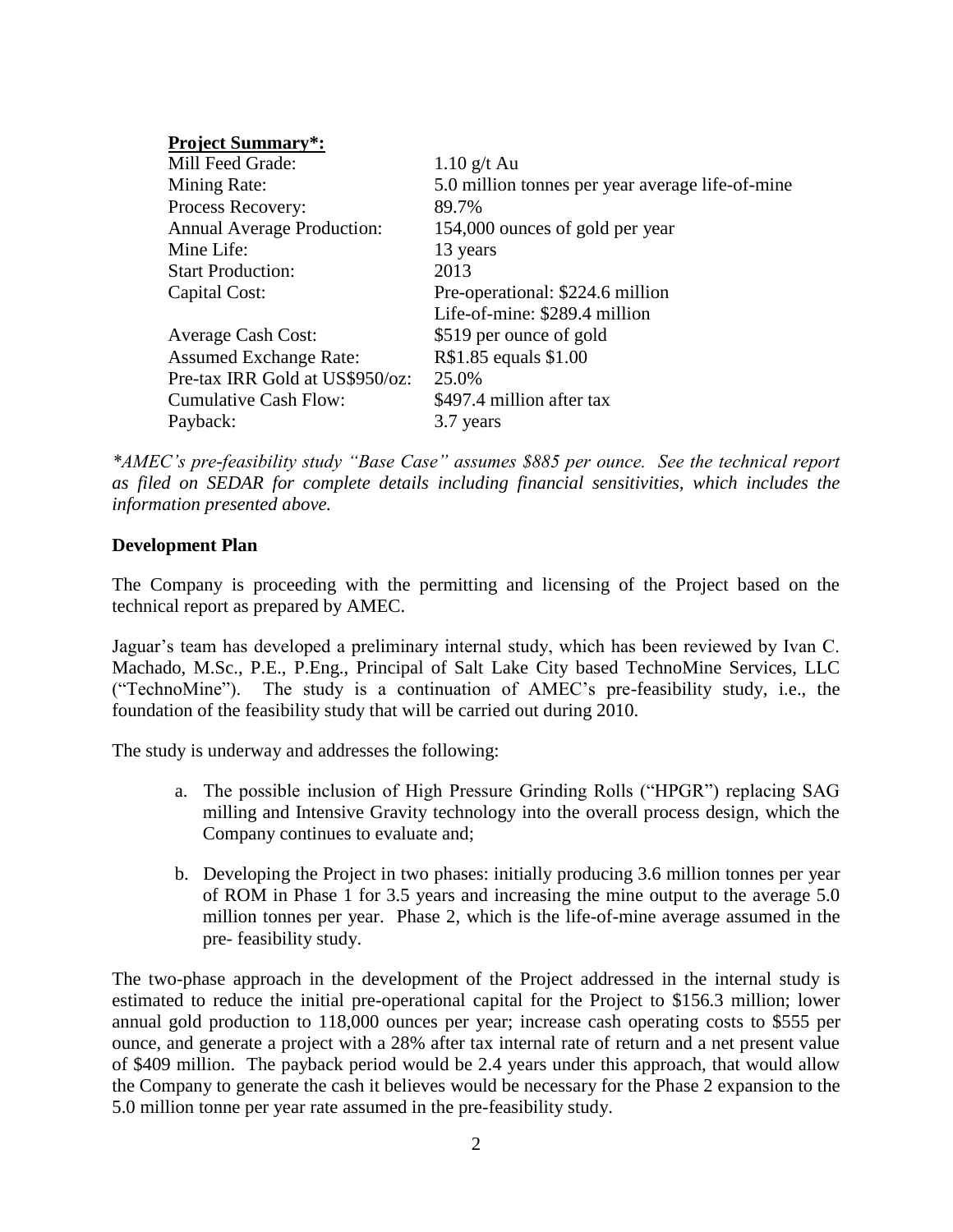Mr. Daniel R. Titcomb, Jaguar's President and CEO stated, "We are pleased that AMEC has completed its evaluation of the Project. Most importantly, for Jaguar's shareholders, the completion of this report brings an additional 2.3 million ounces of probable gold reserves, increasing the Company's total to 4.3 million ounces. A great deal of on-the-ground work still exists to add a fourth major gold operation that we expect will boost our growth profile above 650,000 ounces per year by 2015. Adopting a phase-in approach to the development of Gurupi, as we have employed at our current operations in southern Brazil, demonstrates how our team is focused on developing alternatives to raising equity capital for the projects we undertake."

# **Qualified Persons ("QP")**

The mineral resource estimates disclosed herein in connection with the Project were reviewed by Jeremy L. Clark and Barton G. Stone, C.P.G. of PAH. Mr. Clark and Mr. Stone both serve as Jaguar's independent Qualified Persons in accordance with NI 43-101. The QP for the Project's mineral reserves is Douglas Chapman, P.E., an AMEC employee and is considered an independent QP in accordance with NI 43-101. The process route upgrade and the preliminary economic analysis as part of the internal study by Jaguar is underway and has been reviewed by Ivan C. Machado, M.Sc., P.E., P.Eng., Principal of TechnoMine. Mr. Machado serves as Jaguar's independent QP in accordance with NI 43-101.

# **Q1 2010 Earnings Release and Conference Call Details**

Jaguar will release its Q1 2010 Earnings after the market close today and will hold a conference call tomorrow, May 12 at 10:00 a.m. EDT, to discuss the results. On the conference call, management will discuss the Project and information from the pre-feasibility report as filed as well as information from the Company's internal study.

| From North America: | 800-218-5691         |
|---------------------|----------------------|
| International:      | 213-416-2192         |
| Replay:             |                      |
| From North America: | 800-675-9924         |
| International:      | 213-416-2185         |
| Replay ID:          | 51210                |
| Webcast:            | www.jaguarmining.com |

# **About Jaguar Mining**

Jaguar is one of the fastest growing gold producers in Brazil with operations in a prolific greenstone belt in the state of Minas Gerais and has plans to develop the Gurupi Project in northern Brazil in the state of Maranhão. Jaguar is actively exploring and developing additional mineral resources at its approximate 575,000-acre land base in Brazil. The Company has no gold hedges in place thereby providing the leverage to gold prices directly to its investors. Additional information is available on the Company's website at [www.jaguarmining.com.](http://www.jaguarmining.com/)